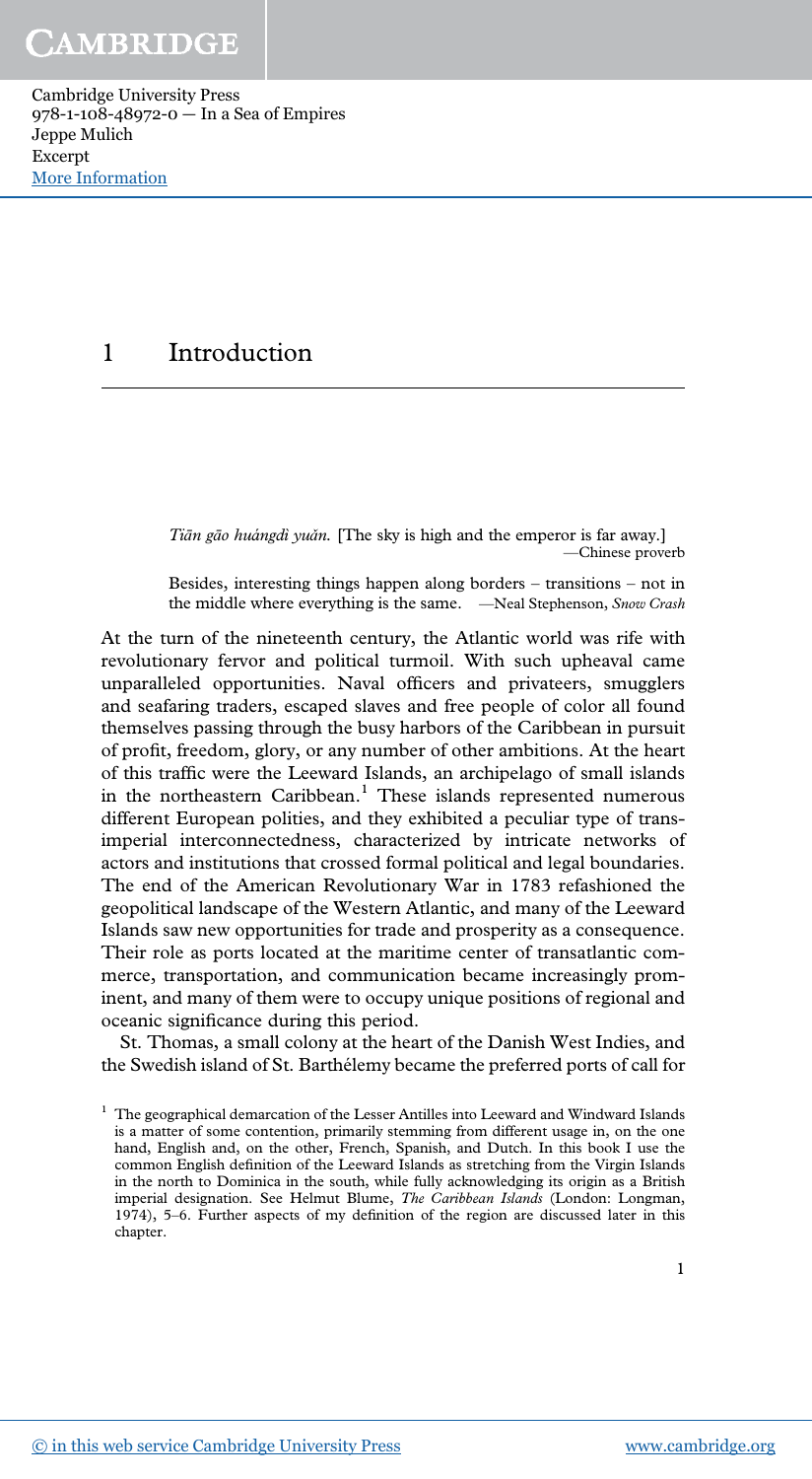Cambridge University Press 978-1-108-48972-0 — In a Sea of Empires Jeppe Mulich Excerpt [More Information](www.cambridge.org/9781108489720)

### 2 Introduction

ships passing through the region with a variety of licit and illicit goods, from privateer loot to smuggled luxury items to illegally traded slaves. British Tortola became the seat of an important prize court in the region's complex web of inter-imperial legal regimes, often luring ships out of their way to bring prizes and legal disputes to that island. White colonial elites on the islands shared a common and increasing fear of the African and Afro-Caribbean slave populations living among them, and on whose backs they had built much of their fortunes. This book turns the lens on these islands in order to illuminate hitherto unexplored characteristics of imperial rule and colonial practice during what C. A. Bayly has aptly termed the first age of global imperialism. $<sup>2</sup>$  No empire existed in a</sup> vacuum. By investigating a particular colonial borderland from multiple perspectives at once, we can more clearly see that the entangled and boundary-crossing nature of regional interactions was not an aberrant challenge to imperial rule but an inherent feature of colonial practice.

On a theoretical level, the book presents a framework for analyzing a particular type of interpolity space: the inter-imperial microregion. This phenomenon goes beyond the specific geographical area analyzed in this book, and can be found across the globe during the period of European overseas expansion. The framework encompasses a number of different elements, including political, legal, social, and economic factors, as well as geography, and provides an analytical ideal-type that is pertinent to a variety of historical contexts. This ideal-type draws on recent scholarship in the study of empire, on theoretical innovations stemming from the practice turn in international relations, and on the sociological concept of analytic relationalism.

On a historical level, the book analyzes how cross-imperial practices such as contraband trade, slavery, and opportunistic privateering shaped and defined the Leeward Islands as a politically polyglot zone of thin sovereignty and local integration, characterized more by the interests of intercolonial networks than by those of imperial or national actors. The analysis shows that the Leewards were both geographically and figuratively at the center of early nineteenth-century imperial concerns. Functioning as a microcosm of intra- and inter-imperial relations, the islands serve to illuminate the wider dynamics of overseas empires during this volatile period and to highlight some of the broader historical developments shaping the first half of the highly transformative nineteenth century: the struggle over slavery and the threat of revolution, the tensions between colonial sovereignty and imperial jurisdiction, the

<sup>2</sup> C. A. Bayly, "The First Age of Global Imperialism, c. 1760–1830," *The Journal of Imperial and Commonwealth History* 26:2 (1998): 28–47.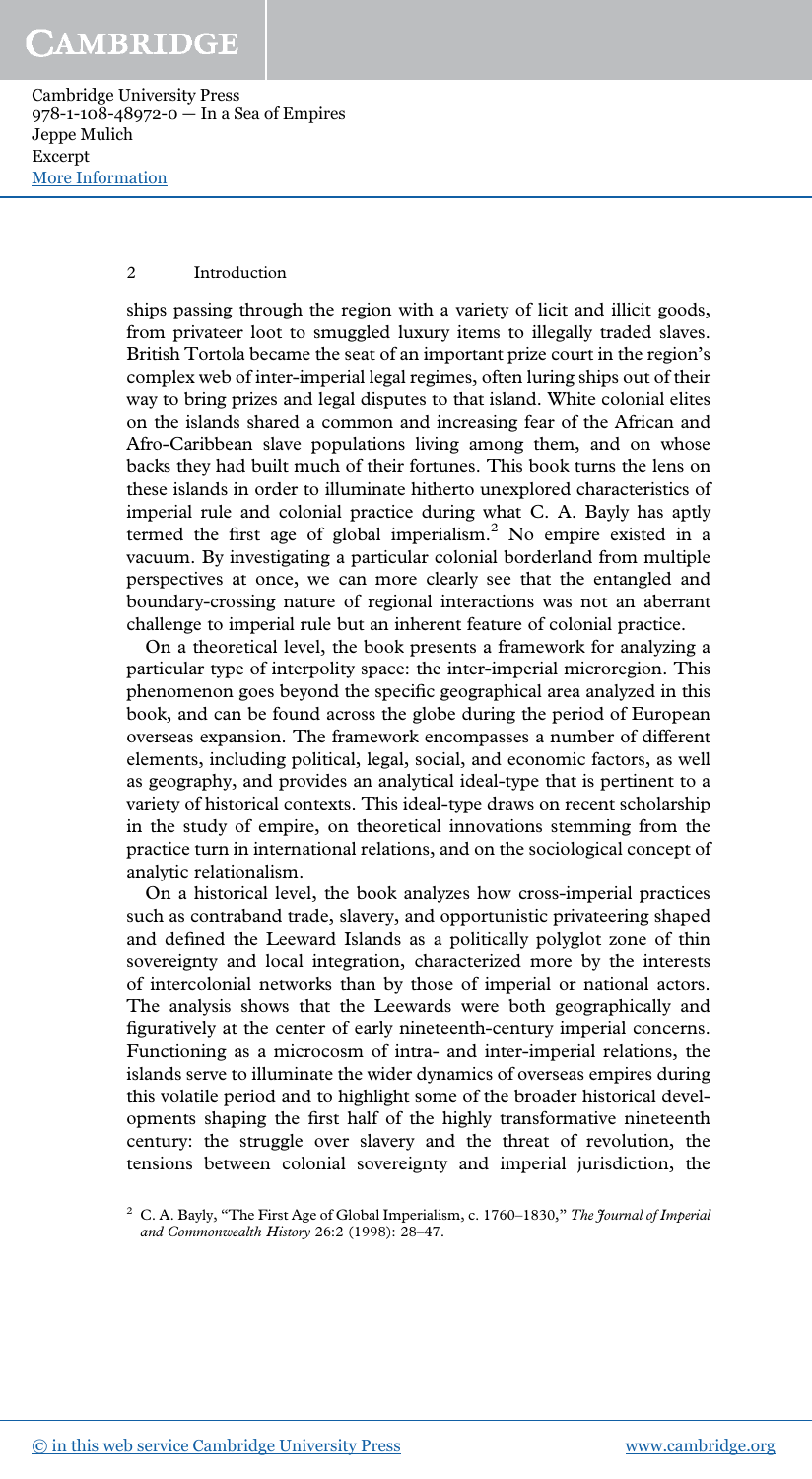Cambridge University Press 978-1-108-48972-0 — In a Sea of Empires Jeppe Mulich Excerpt [More Information](www.cambridge.org/9781108489720)

### Spatial and Temporal Scope 3

expansion of free trade regimes and the challenges of illicit commerce, and the rise of British interpolity hegemony. Crucially, the analysis underscores the unique role played by smaller imperial powers, such as Sweden and Denmark-Norway, within the dynamics of inter-imperial relations in general, and in the process of nineteenth-century British ascendancy in particular. These small empires functioned in ways very different from their larger regional neighbors, with their colonial territories sometimes acting as buffer zones between rival powers and sometimes as political proxies, although they often turned out to be harder to control than their French or British allies hoped.

### **Spatial and Temporal Scope**

Chronologically, the book spans the period from the end of the American Revolutionary War in 1783 to the abolition of slavery in the British West Indies in 1834. These dates signify more than just geopolitical or economic shifts within the Anglophone Atlantic, coinciding with several trajectories in the wider region. The end of the war paralleled and in some ways caused several shifts in the balance between the European colonial powers in the Caribbean: the sacking of Dutch St. Eustatius by British forces began the steady decline of one of the most important centers of trade and transshipment in the Western Caribbean; the emergence of an independent United States and the economic cold war between Britain and her former colonies gave neutral islands in the region new opportunities to profit from the trade restrictions of their larger neighbors; the French and Haitian Revolutions, arguably already on the horizon in the early 1780s, placed the entire region in an increased state of anxiety and, in some cases, led to other armed uprisings; and, as issues of slavery and abolition became gradually more central to political debate in the European metropoles, the West Indian islands came under greater scrutiny of imperial administrators and political reformers.

At the other end of the period covered by the book, the first abolition of slavery in the British West Indies in 1834 had causes and consequences that went well beyond the British Empire. By the 1830s the decline in the plantation economies of the sugar-producing islands was apparent to most economic observers. The forced migration of labor from Africa was gradually being replaced by a new importation of workers from South Asia. British naval hegemony, already emergent half a century earlier, was now a fact of political life in the Atlantic. And the era of widespread privateering, which had been important not just in the Revolutionary and Napoleonic Wars but also in the clashes over Latin American independence, had finally reached its end.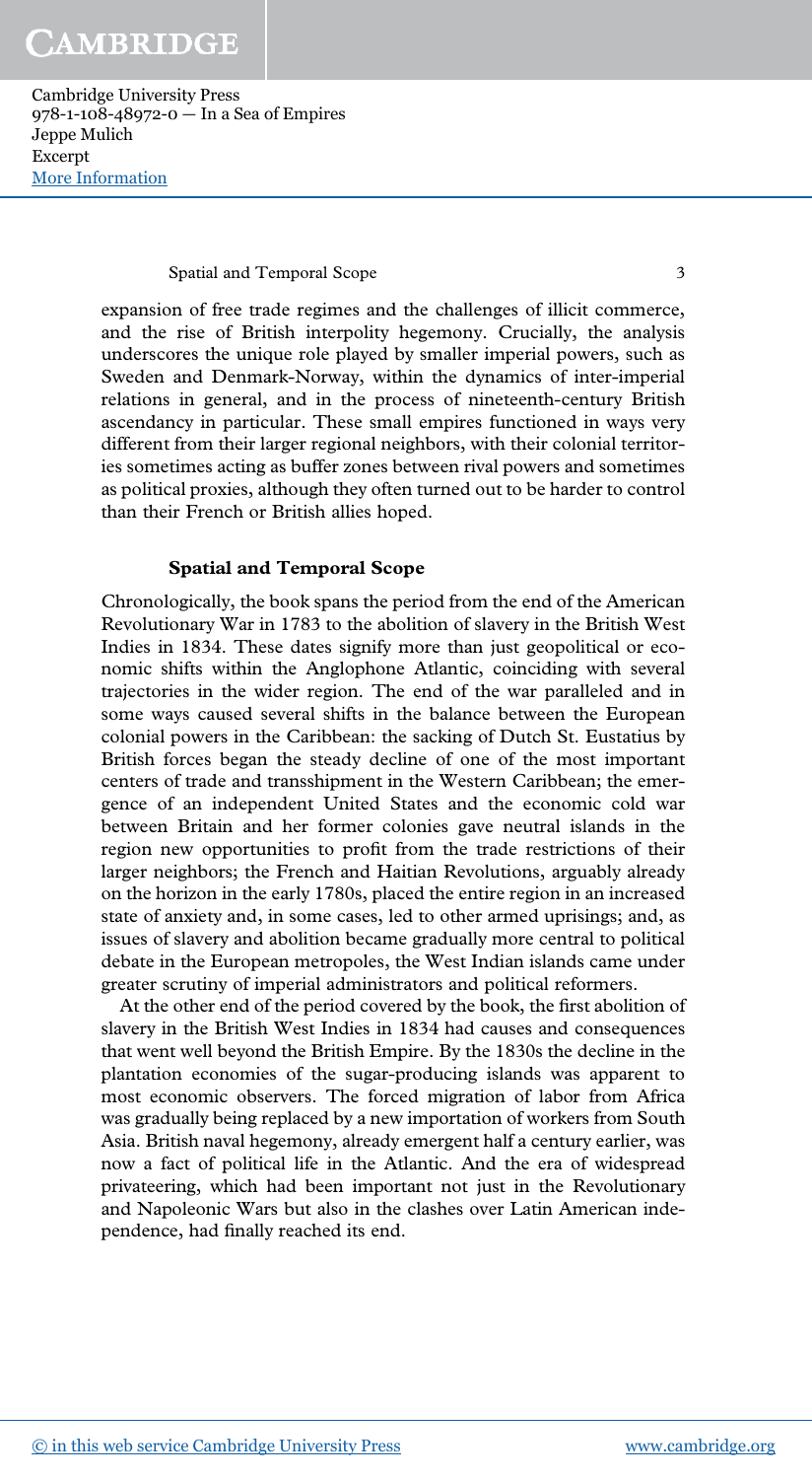Cambridge University Press 978-1-108-48972-0 — In a Sea of Empires Jeppe Mulich Excerpt [More Information](www.cambridge.org/9781108489720)

### 4 Introduction

The story told takes place within two larger historical narratives of periodization. The first is that of the long nineteenth century, perhaps one of the most transformative centuries in human history. The second is the period from roughly 1760 to 1830, referred to by Bayly as the first age of global imperialism, as mentioned above. While a multitude of scholars regard the longer nineteenth century as an era of significant and farreaching transitions, the first age of global imperialism has received comparatively less attention.<sup>3</sup> Although it in some ways overlaps with the older conception of an "age of revolutions," the notion of a first age of global imperial expansion goes well beyond the typically rather narrow Atlantic scope of a focus on political revolution.<sup>4</sup> The concept emphasizes, on the one hand, the worldwide spread of European overseas empires, either through direct colonization or through other commercial and political activities, and, on the other hand, the increasing importance of global flows and connectivity as forces shaping the course of history. One can argue that the early nineteenth century was the first period in which *the global* as a concept had a real role to play on the historical stage.<sup>5</sup>

- 4 See, for example, R. R. Palmer, *The Age of Democratic Revolution*, vols. 1 and 2 (Princeton: Princeton University Press, 1959 and 1964); Wim Klooster, *Revolutions of the Atlantic World: A Comparative History* (New York: New York University Press, 2009); Bernard Cottret, "La révolution atlantique, une question mal posée?," in *Cosmopolitismes, patriotismes, Europe et Amériques, 1773–1802*, ed. Mark Bélissa and Bernard Cottret (Rennes: Perséides, 2005), 183–98. A notable exception is David Armitage and Sanjay Subrahmanyam, eds., *The Age of Revolutions in Global Context, c. 1760–1840* (New York: Palgrave). See also Armitage, "Foreword," in Palmer, *The Age of Democratic Revolution* (new edition) (Princeton: Princeton University Press, 2014), xv–xxii.
- $5$  The issue of dating globalization is a hotly contested one. For general overviews, see Michael Lang, "Globalization and Its History," *Journal of Modern History* 78:4 (2006): 899–931; Jürgen Osterhammel and Niels Petersson, *Globalization: A Short History* (Princeton: Princeton University Press, 2009). For arguments for placing its inception in the sixteenth or seventeenth century, rather than in the nineteenth, see Immanuel Wallerstein, The Modern World-System I: Capitalist Agriculture and the Origins of the *European World-Economy in the Sixteenth Century* (New York: Academic Press, 1974); Barry Buzan and Richard Little, *International Systems in World History: Remaking the Study of International Relations* (Oxford: Oxford University Press, 2000); Dennis O. Flynn and Arturo Giraldez, "Path Dependence, Time Lags and the Birth of Globalization: A Critique of O'Rourke and Williamson," *European Review of Economic History* 8(1) (2004): 81–108; Timothy Brook, *Vermeer's Hat: The Seventeenth Century and the Dawn of the Global World* (London: Bloomsbury, 2007). For critiques of the concept of globalization all together, see, in particular, Paul Hirst and Grahame Thompson, Globalization in Question: The International Economy and the Possibilities of Governance

 $3$  The paradigmatic work on the long nineteenth century is Eric Hobsbawm's famous trilogy, beginning with *The Age of Revolution: Europe 1789–1848* (London: Abacus, 1962). Newer accounts include C. A. Bayly, *The Birth of the Modern World, 1780–1914* (Oxford: Wiley-Blackwell, 2004); Jürgen Osterhammel, *The Transformation of the World: A Global History of the Nineteenth Century* (Princeton: Princeton University Press, 2014); Barry Buzan and George Lawson, *The Global Transformation: History, Modernity and the Making of International Relations* (Cambridge: Cambridge University Press, 2015).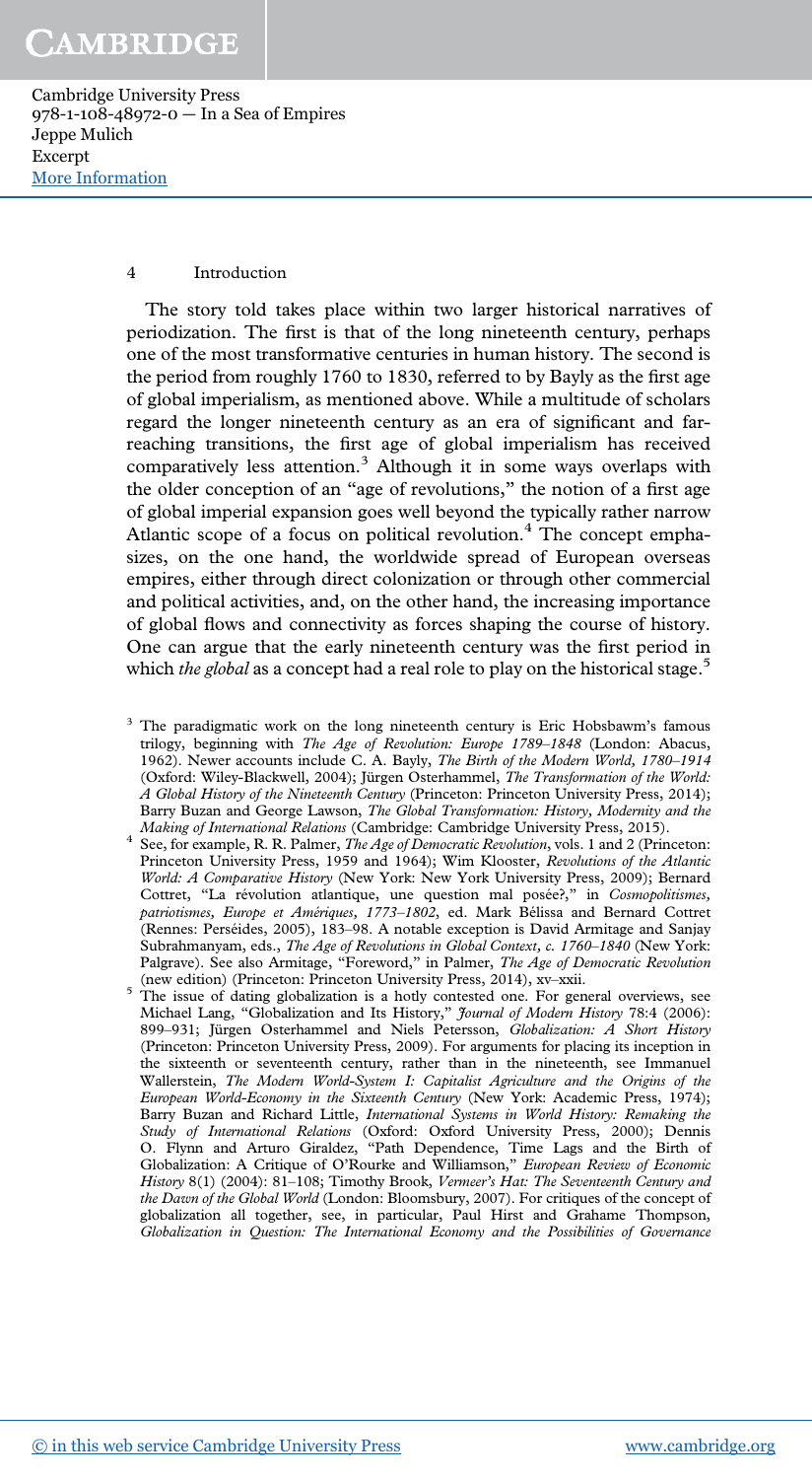Cambridge University Press 978-1-108-48972-0 — In a Sea of Empires Jeppe Mulich Excerpt [More Information](www.cambridge.org/9781108489720)

### Spatial and Temporal Scope 5

I argue that this early globalization did not take the same shape as what we might now think of as global connectivity. Rather, it emanated from increasingly integrated regional spaces, composed of layered networks of trans-polity connections and activity – from tightly knit maritime microregions at the local level to transoceanic migratory and commercial flows on the global level. A study of early globalization is a study of networks within networks – of both the interdependence and integration of locally anchored regional actors and the influence of larger global forces on them.

The book presents an analysis of one such microregion – that of the Leeward Islands in the Caribbean – by exploring a specific set of processes. Rather than paying equal attention to the entirety of the archipelago, the analysis focuses on three islands, or groups of islands, in particular: the British Virgin Islands, the Danish Virgin Islands, and Swedish St. Barthélemy. There are important analytical reasons for focusing on these colonies. They were all key nodes in the commercial and legal inter-imperial networks of the Caribbean in general and of the Leeward Islands in particular, and none of them has received much attention in the scholarly literature. What is more, they represent two smaller imperial players in the global arena – the Swedish and Danish-Norwegian empires – that have been all but overlooked by anyone outside the national histories of those countries but that played critical roles during the period of British ascendancy. Although the historical narrative is focused on the Leeward Islands in particular, it is not limited to them, and when historical events or connections call for it, the analysis expands to a number of other regional players, including Caribbean colonies of the Dutch, French, and Spanish empires as well as Haiti and the newly independent republics of the continental Americas.

Scholars engaged in transnational historical research, especially in the study of borderlands, find themselves faced with a dual challenge of comparison. On the one hand, if the topic is truly transnational – that is to say, if it spans the formal borders of multiple polities – then it will almost unavoidably call into question the traditionally accepted boundaries of state-level units, making it hard to justify a comparative analysis focused on those units.<sup>6</sup> On the other hand, the people inhabiting the

<sup>(</sup>Cambridge: Polity Press, 1996); Frederick Cooper, "What Is the Concept of Globalization Good For? An African Historian's Perspective," *African Affairs* 100:399 (2001): 189–213.

<sup>&</sup>lt;sup>6</sup> See, for example, Michael Werner and Bénédicte Zimmerman, "Beyond Comparison: *Histoire Croisée* and the Challenge of Reflexivity," *History and Theory* 45:1 (2006): 30–50. For an argument for the compatibility between comparison and entanglement, see Jürgen Kocka, "Comparison and Beyond," *History and Theory* 42:1 (2003): 39–44.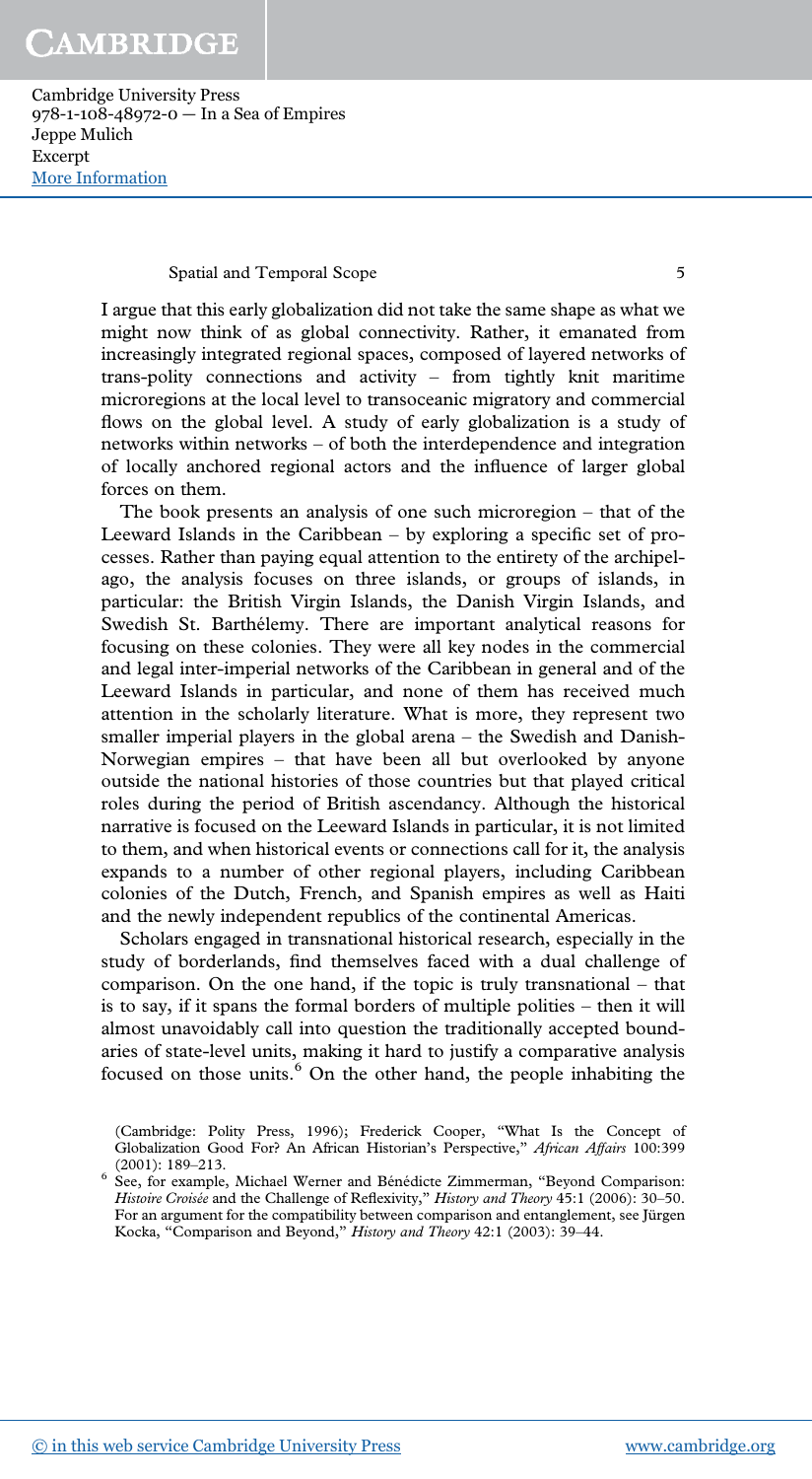#### 6 Introduction

historical spaces very likely made similar comparisons themselves – weighing the desirability of declaring allegiance to this or that crown or making choices of migration from one territory to another in the face of changing local conditions. Allowing space for native comparisons, while still avoiding the trap of reifying the categorical units being critiqued, is a serious balancing act.

This book, then, is not a work of comparative history per se. In order to compare different empires, these units have to be discretely defined, but one of the core arguments made in the pages that follow is that the different colonies present in the Caribbean in this period were not discrete entities at all. Rather, their very entanglement was one of the defining characteristics of the region and of the practices that composed it. At the same time, some comparison is inevitable in an analysis such as this, not least because of the constant comparative observations made by the historical actors living in the region.<sup>7</sup> Often these observations led to practical action, such as relocating from one island to another in search of better opportunities or claiming subjecthood under a different empire or republic in times of turmoil. Ignoring such contemporary comparisons would lead to misrepresentations of historical constraints and possibilities.

Geographically innovative regional approaches to history have become increasingly important over the last few decades. As national histories have at long last lost some of their hold on the discipline, other frameworks have come to the fore amid widespread debate over how to think of history in a way that does not privilege the national and political boundaries of the present day. This debate is useful insofar as it forces historians to reflect on the important role played by the spatial framing of their work and to consider the importance of actors and structures that might have been left entirely out of view in more traditional perspectives. New definitions, however, can also become unnecessarily restrictive, in essence replacing one set of unhelpful and arbitrary boundaries with another or, in other cases, merely renaming without doing much analytical reframing. This has been especially true in the case of Atlantic history – one of the more widely debated, disputed, and ultimately embraced new fields to emerge in the discipline over the past two decades.<sup>8</sup> While an Atlantic perspective can serve to increase awareness

 $7$  For an illuminating discussion of comparisons made by historical actors, see Renaud Morieux, "Indigenous Comparisons," in *History after Hobsbawm: Writing the Past for the Twenty-First Century*, ed. John Arnold, Matthew Hilton, and Jan Rüger (Oxford: Oxford University Press, 2017), 50–75.

<sup>8</sup> For a modest sample of the historiographical debate, see Bernard Bailyn, *Atlantic History: Concept and Contours* (Cambridge, MA: Harvard University Press, 2005); Peter A. Coclanis, "Atlantic World or Atlantic/World?," *The William and Mary Quarterly* 63:4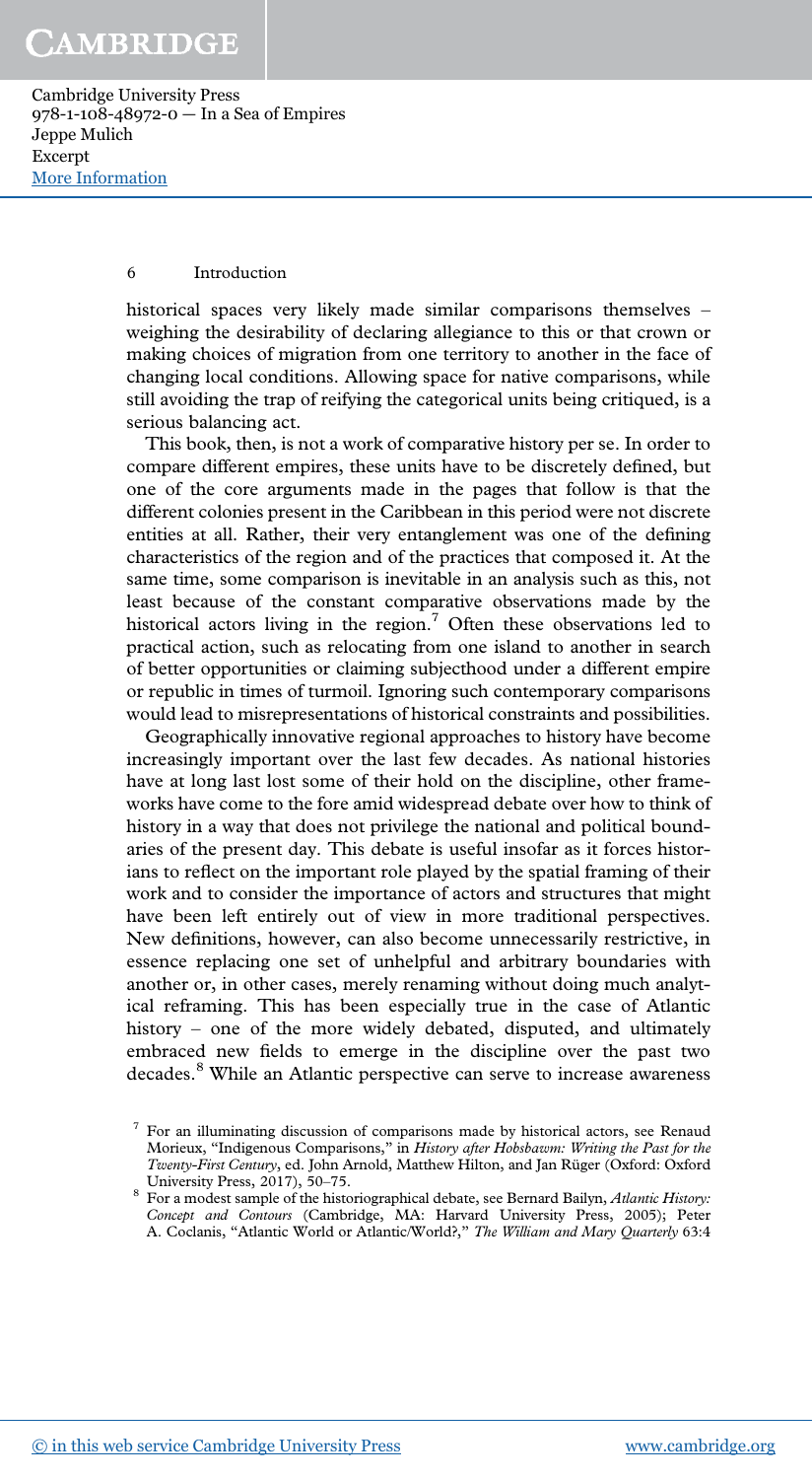Cambridge University Press 978-1-108-48972-0 — In a Sea of Empires Jeppe Mulich Excerpt [More Information](www.cambridge.org/9781108489720)

### Spatial and Temporal Scope 7

and understanding of transnational, inter-imperial, and cross-cultural exchanges and links within this particular geographical space, it can also blind us to those connections that go beyond the Atlantic basin and to those parallels that we might find elsewhere on the globe. These blind spots are not an inherent limitation of the field, but rather a potential danger – one exacerbated by the recent tendency toward narrowness.

The book is Atlantic in scope insofar as it deals with a geographical area that is located within the Atlantic basin, and is embedded in multiple different trans-Atlantic networks.<sup>9</sup> The scope is also global, however, as the same networks inevitably span wider than a single body of water, and the processes of global imperialism and commercial activity across continents influence the developments in the Caribbean to a significant extent, particularly in the nineteenth century. To a certain degree, the analysis can thus be characterized as Atlantic in scope but global in approach. Rather than operate under such programmatic disciplinary labels, however, the book takes specific theoretical insights from Atlantic history and other approaches, using these to sharpen the focus and shape the conceptual framing of the historical analysis. Three related trends have been particularly influential for the present book. First is the new focus on spatiality and maritime or liminal geography in Atlantic history, as exemplified by the work of Linda Rupert, Michael J. Jarvis, Paul Pressly, Karwan Fatah-Black, and Ernesto Bassi.<sup>10</sup> Second is the particular focus on social networks, championed in many accounts including those by Kerry Ward, Alison Games, David Hancock,

<sup>(2006):</sup> 725–42; Alison Games, "Atlantic History: Definitions, Challenges, Opportunities," *The American Historical Review* 111:3 (2006): 741–57; Jack P. Greene and Philip D. Morgan, eds., *Atlantic History: A Critical Appraisal* (Oxford: Oxford University Press, 2009); David Armitage, "Three Concepts of Atlantic History," in *The British Atlantic World, 1500–1800* (2nd edition), ed. Armitage and Michael J. Braddick (New York: Palgrave Macmillan, 2009), 1–12; Lauren Benton, "The British Atlantic in Global Context," in ibid., 271–89; Armitage, "The Atlantic Ocean," in *Oceanic Histories*, ed. Armitage, Alison Bashford, and Sujit Sivasundaram (Cambridge: Cambridge University Press, 2018), 98–102.

<sup>&</sup>lt;sup>9</sup> According to David Armitage's most recent typology of Atlantic historiography, the present study would likely qualify more specifically as an "infra-Atlantic history." See Armitage, "The Atlantic Ocean."

<sup>10</sup> Linda Rupert, *Creolization and Contraband: Curaçao in the Early Modern Atlantic World* (Athens: University of Georgia Press, 2012); Michael J. Jarvis, *In the Eye of All Trade: Bermuda, Bermudians, and Maritime Atlantic World 1680–1783* (Chapel Hill: University of North Carolina Press, 2012); Paul M. Pressly, *On the Rim of the Atlantic: Colonial Georgia and the British Atlantic World* (Athens: University of Georgia Press, 2013); Karwan Fatah-Black, "A Swiss Village in the Dutch Tropics: The Limitations of Empire-Centred Approaches to the Early Modern Atlantic World," *BMGN – Low Countries Historical Review* 128:1 (2013): 31–52; Ernesto Bassi, *An Aqueous Territory: Sailor Geographies and New Grenada's Transimperial Greater Caribbean World* (Durham, NC: Duke University Press, 2017).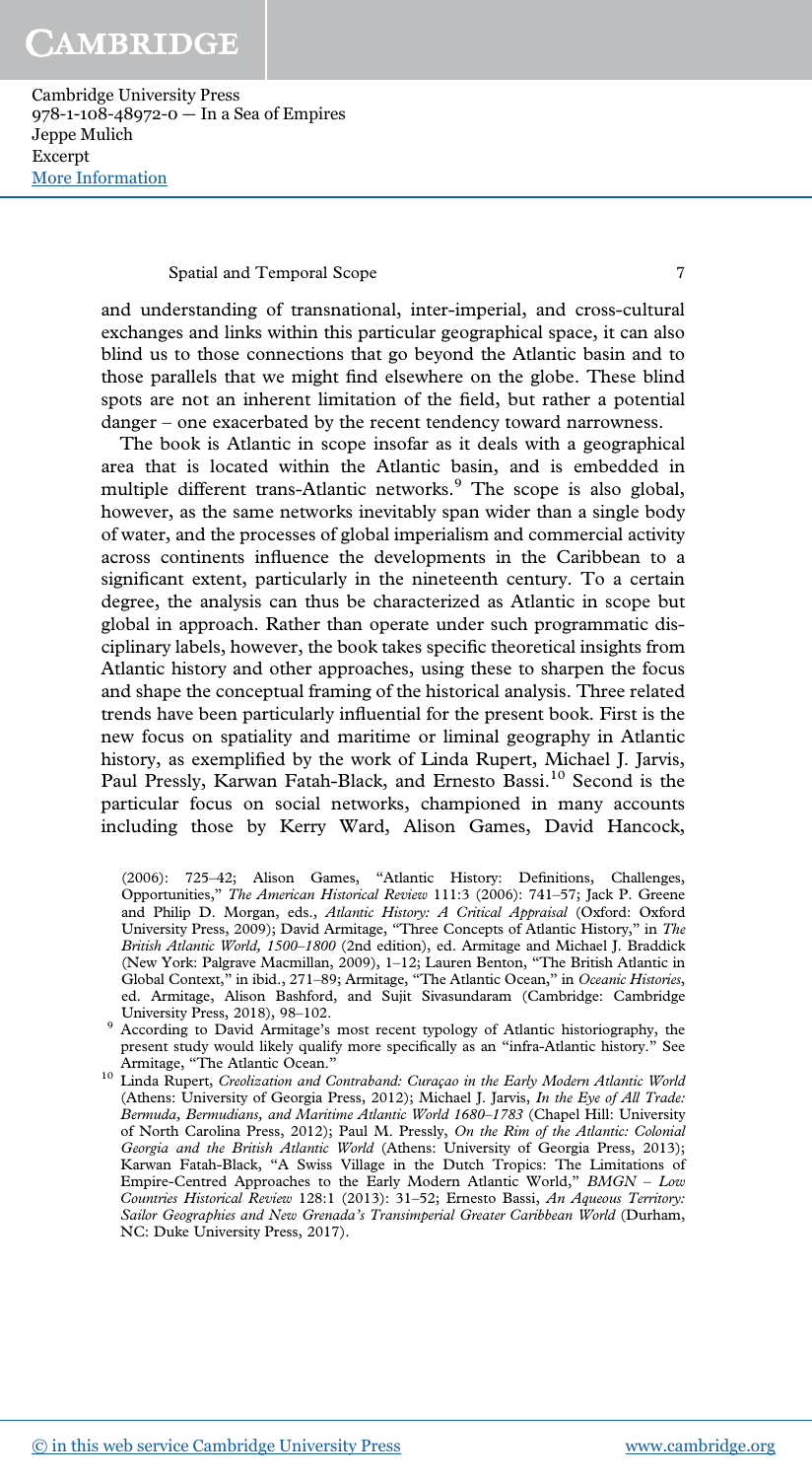8 Introduction

Christian J. Koot, and Fabricio Prado.<sup>11</sup> Third and last is the view of empire as being composed of various sets of practices. This type of practice analysis has been particularly pronounced in historical scholarship on colonial law, in studies of slave societies, and in the study of imperial knowledge production.<sup>12</sup>

### **The Islands at a Glance**

The Leeward Islands were given their name by European explorers due to their downwind location relative to ships arriving in the Caribbean from the eastern coasts of the Atlantic basin, making it easy for these ships to reach Leeward ports by simply sailing with the wind. They are made up of the northern half of the Lesser Antilles, spanning from the Virgin Islands in the northwest to Dominica in the southeast (see Figure 1.1). Found among them are some of the smallest populated islands in the Caribbean Sea. At the turn of the nineteenth century, the colonies of the Leeward Islands belonged to a multitude of European empires, including those of Britain, Denmark, France, the Netherlands,

<sup>&</sup>lt;sup>11</sup> Kerry Ward, Networks of Empire: Forced Migration in the Dutch East India Company (New York: Cambridge University Press, 2009); Alison Games, *Webs of Empire: English Cosmopolitans in an Age of Expansion, 1560–1660* (Oxford: Oxford University Press, 2009); David Hancock, *Oceans of Wine: Madeira and the Emergence of American Trade and Taste* (New Haven: Yale University Press, 2009); Christian J. Koot, *Empire at the* Periphery: British Colonists, Anglo-Dutch Trade, and the Development of the British Atlantic, *1621–1713* (New York: New York University Press, 2011); Fabricio Prado, *Edge of* Empire: Atlantic Networks and Revolution in Bourbon Río de la Plata (Berkeley: University of California Press, 2015). See also David Prior, "After the Revolution: An Alternative Future for Atlantic History," *History Compass* 12:3 (2014): 300–309.

<sup>12</sup> For uses of practice in legal history, see Lauren Benton, *Law and Colonial Cultures: Legal Regimes in World History* (New York: Cambridge University Press, 2002); Mary Sarah Bilder, *The Transatlantic Constitution: Colonial Legal Culture and the Empire* (Cambridge, MA: Harvard University Press, 2004); Daniel J. Hulsebosch, *Constituting Empire: New* York and the Transformation of Constitutionalism in the Atlantic World, 1664-1830 (Chapel Hill: University of North Carolina Press, 2005); Ken MacMillan, *Sovereignty and Possession in the English New World* (Cambridge: Cambridge University Press, 2009); MacMillan, The Atlantic Imperial Constitution: Center and Periphery in the English Atlantic *World* (New York: Palgrave Macmillan, 2011). For practice analyses in histories of slavery, see, for example, Stephanie Camp, *Closer to Freedom: Enslaved Women and Everyday Resistance in the Plantation South* (Chapel Hill: University of North Carolina Press, 2004); Kristen Block, *Ordinary Lives in the Early Caribbean: Religion, Colonial Competition, and Politics of Profit* (Athens: University of Georgia Press, 2012); Vincent Brown, The Reaper's Garden: Death and Power in the World of Atlantic Slavery (Cambridge, MA: Harvard University Press, 2008). For the practice perspective in histories of imperial knowledge production, see, in particular, Richard Drayton, Nature's Government: Science, Imperial Britain, and the "Improvement" of the World (New Haven: Yale University Press, 2000).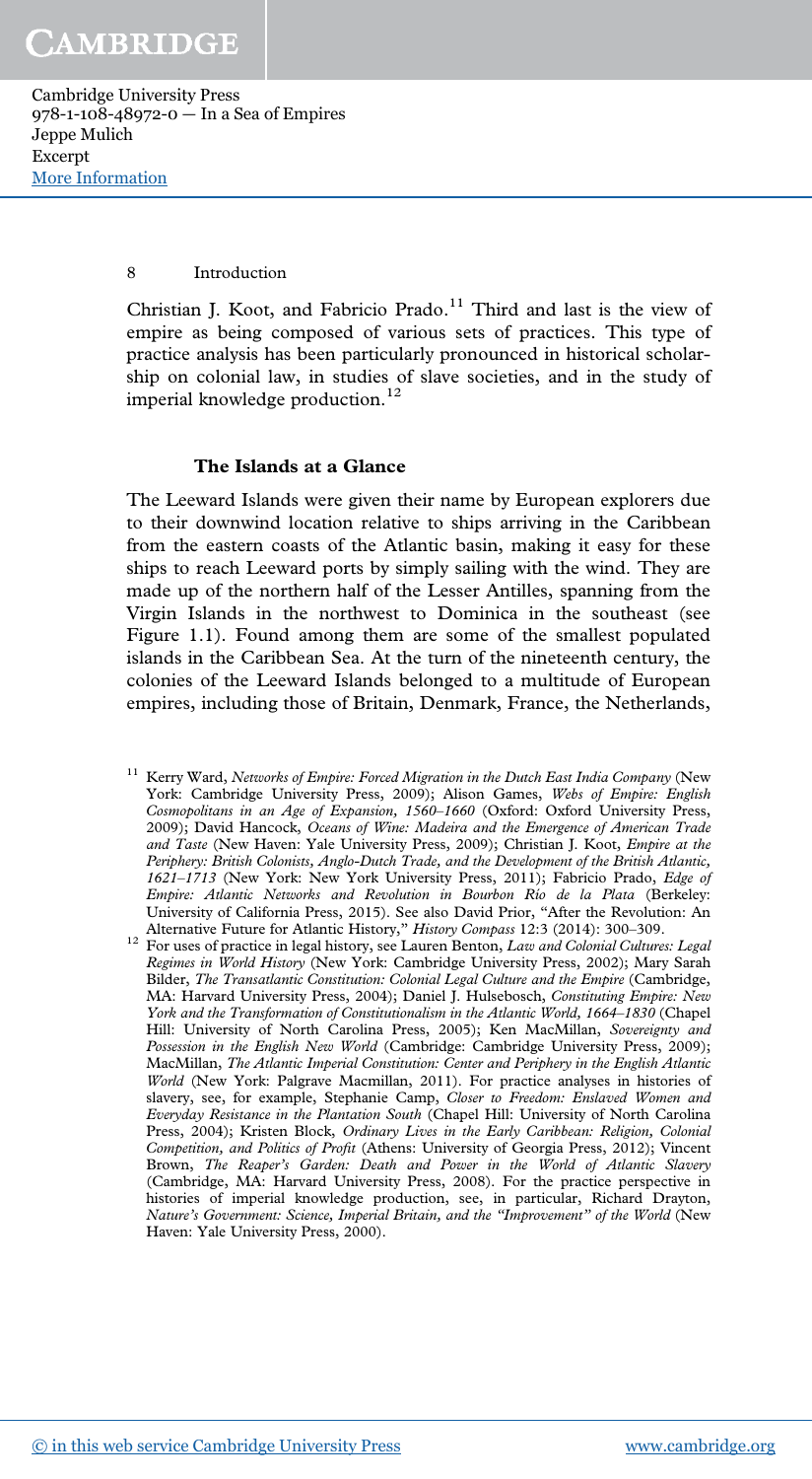Cambridge University Press 978-1-108-48972-0 — In a Sea of Empires Jeppe Mulich Excerpt [More Information](www.cambridge.org/9781108489720)



Figure 1.1 The Leeward Islands in the greater Caribbean.

Spain, and Sweden (see Figure 1.2). Besides European settlers and their descendants, the populations included a great number of Africans and Afro-Caribbeans, a variety of creole peoples, and, on the larger islands, remnants of the indigenous Taíno and Carib peoples. Leeward Islanders were highly polyglot and diverse, most of them speaking several languages and able to communicate across colonial and imperial boundaries. The main languages of the region were Dutch, English, French, and Spanish, alongside a number of local creoles.<sup>13</sup>

The Virgin Islands are a distinct group of islands within the Leewards, consisting at the turn of the century of island colonies belonging to the Spanish, Danish, and British empires.<sup>14</sup> The colonial government in

 $^{13}\,$  Indeed, at the turn of the century the most common language spoken across the Leeward Islands, including in Danish, Dutch, and Swedish colonies, was Creole English.

<sup>&</sup>lt;sup>14</sup> The Virgin Islands are a distinct island chain in a geographical sense as they are separated from Puerto Rico to the west by the Virgin Passage and from the rest of the Lesser Antilles to the east by the Anegada Passage. The Anegada Passage is typically seen as the dividing line between the Greater and the Lesser Antilles, but the period of colonization saw significant maritime traffic connecting the Virgin Islands to their neighboring colonies in both directions. In this sense they came to form a bridge of sorts between the Greater and Lesser Antilles, and in the period studied here they were seen by both Danish and British empires as a key component of the Leeward Islands, both geographically and administratively. The Virgin Islands' proximity to each other is even greater than that of the other islands in the Lesser Antilles, although island density is not at the same level as within the Bahamas to the northwest.